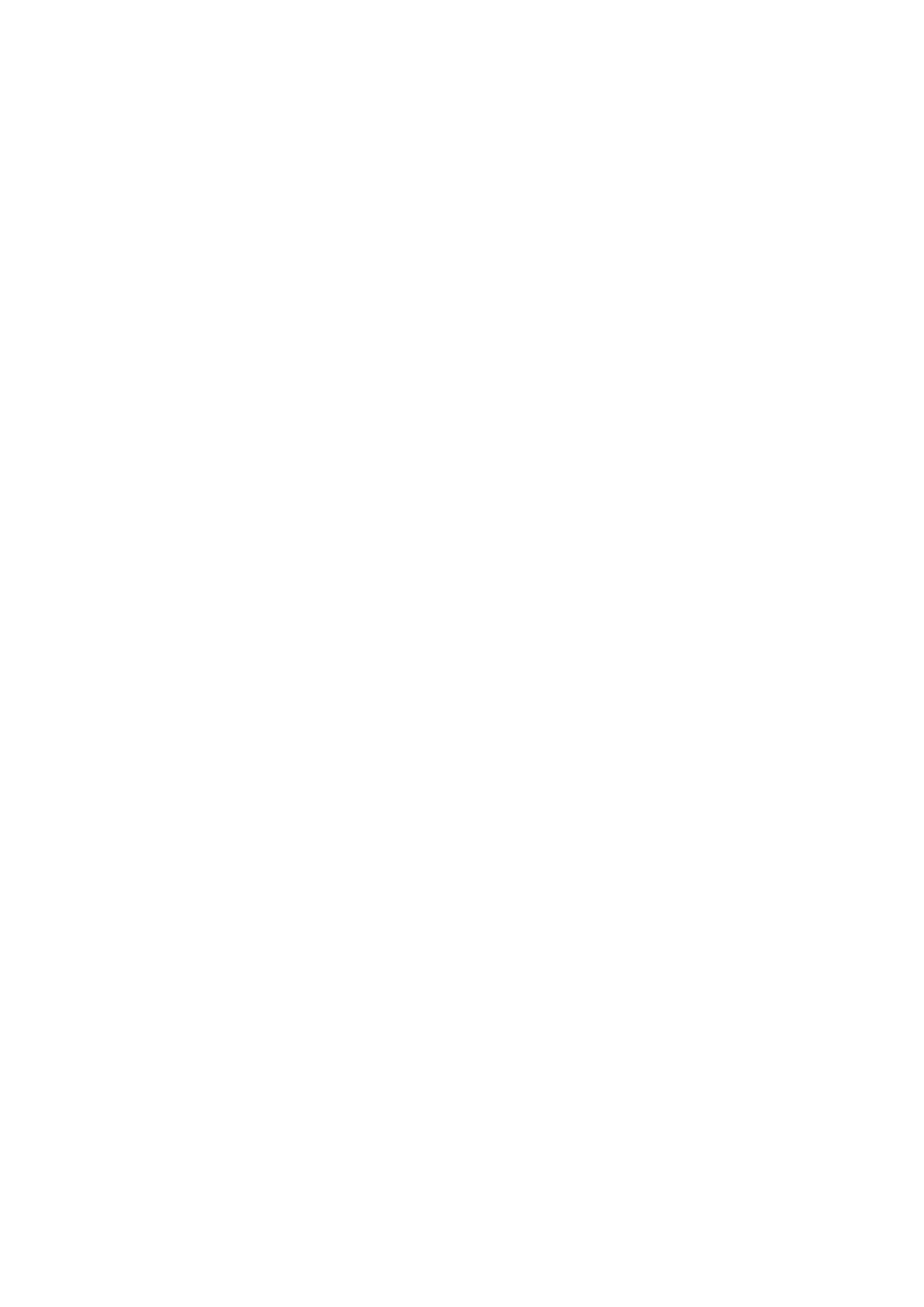# **Terms of Reference of the Risk Policy Committee**

Adopted by the Board of Directors in February 2021. Effective as from 3 February 2021.

# **1. Mandate**

1.1. The Role of the Committee on Risk Policy (hereby, "RPC" or "the Committee") shall be to discuss and advise the Board of Directors on the Bank's risk policies, including those policies relevant for aspects of the EIB Group, by providing non-binding opinions and/or recommendations to the Board of Directors so as to facilitate the decision-making process of the Board.

# **2. Duties**

- 2.1. The Committee advises the Board of Directors on the EIB's policies regarding the overall risk appetite, tolerance and strategy by reviewing the EIB Group Risk Management Framework with respect to the credit, market and, liquidity risks. It provides opinions and recommendations to the Board of Directors as to whether the policies related to identification assessment and management of risks are appropriate to the Bank's risk profile. Furthermore, it discusses policies associated with all the relevant risks to the EIB Group.
- 2.2. The Committee advises the Board of Directors on risk policies by reviewing and providing opinions and/or recommendations to the Board of Directors on the following high-level risk policy documents upon proposal from the Bank:
	- Group Risk Management Charter;
	- Group Capital Sustainability Policy;
	- Group Risk Appetite Framework;
	- Group Internal Capital Adequacy Assessment Process (ICAAP);
	- Group Internal Liquidity Adequacy Assessment Process (ILAAP);
	- Group Contingency Funding Plan;
	- Group Recovery Plan:
	- Group Stress Testing Framework.
- 2.3. The Committee also reviews and discusses:
	- Group Capital Plan, and recommends the capital allocation part of the Operational Plan;
	- The Risk Report on a quarterly basis;
	- The annual report prepared by the Bank on the implemented restructurings of existing operations;
	- The main changes of the Credit Risk Guidelines (CRGs) and Financial Risk and ALM Guidelines (FRGs) as approved from time to time by the Management Committee of the Bank; and
	- Any written contributions submitted to it by the Group Chief Risk Officer, in accordance with Article 11.3 of the Rules of Procedure.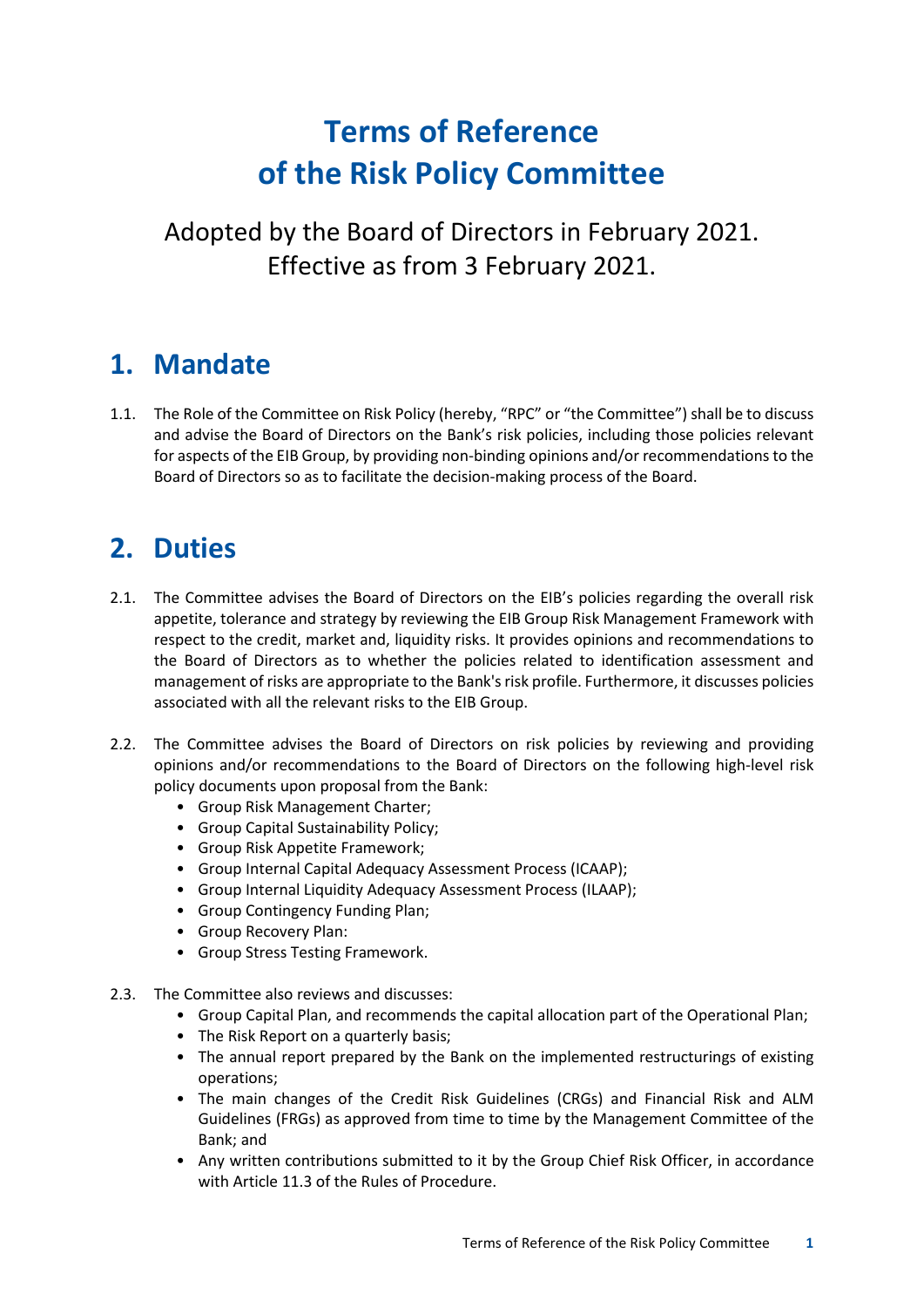- 2.4. The Bank shall ensure that relevant risk related information is presented in a timely and comprehensive manner to the Committee so that it can discharge its responsibilities. In particular, the Committee shall receive the following documents:
	- (i) The monthly Risk Report accompanied with a summary of the most relevant information; and
	- (ii) Other key documents, including those prepared for the Audit Committee relevant to risk management such as the framework of best banking practice and related status of compliance and the Bank's Operational Plan ("OP").
- 2.5. Beyond opinions and recommendations, the Committee may provide the Board of Directors with its feedback in relation to any other documentation submitted to it by the Bank.
- 2.6. The Committee will organize its activities around a work schedule as much as possible.

# **3. Composition**

#### **Membership**

- 3.1. The Committee shall be composed of nine (9) members of the Board of Directors, appointed by the Board of Directors on a proposal by the Chairman of the Board of Directors, with one per Member State or group of Member States that nominate alternate Directors as specified under Article 9(2) of the Statute. Members willing to resign from the Committee shall promptly notify the Secretary General of their resignation and of the date on which that resignation is to take effect.
- 3.2. Membership of the Committee is on a voluntary basis. All Board Directors and alternate Directors are eligible. However, reasonable representation should exist across Member States.
- 3.3. Each member of the Committee is entitled to appoint an alternate member of the Committee to be chosen among Board Directors or alternate Directors of its Member State or group of Member States which nominate alternate Directors as specified under Article 9(2) of the Statute. This alternate member of the Committee replaces the member of the Committee in case of absence of the latter.
- 3.4. The Committee may invite the Board's experts to join the meetings. Members of the Committee may specifically request an opinion or a piece of analysis from these experts, or when specifically needed from external experts.

#### **Chairmanship**

- 3.5. As a Committee of the Board of Directors, the chairmanship shall be on the same basis as for the Board itself (i.e., as laid down in Article 9(2) of the Statute and in Article 11.3 of the Bank's Rules of procedure) and hence it shall be chaired by the EIB President, who may delegate the chairmanship to a Vice-President or a member of the Committee.
- 3.6. The President shall invite a Board expert with enhanced banking qualifications on risks to cochair meetings of the Risk Policy Committee.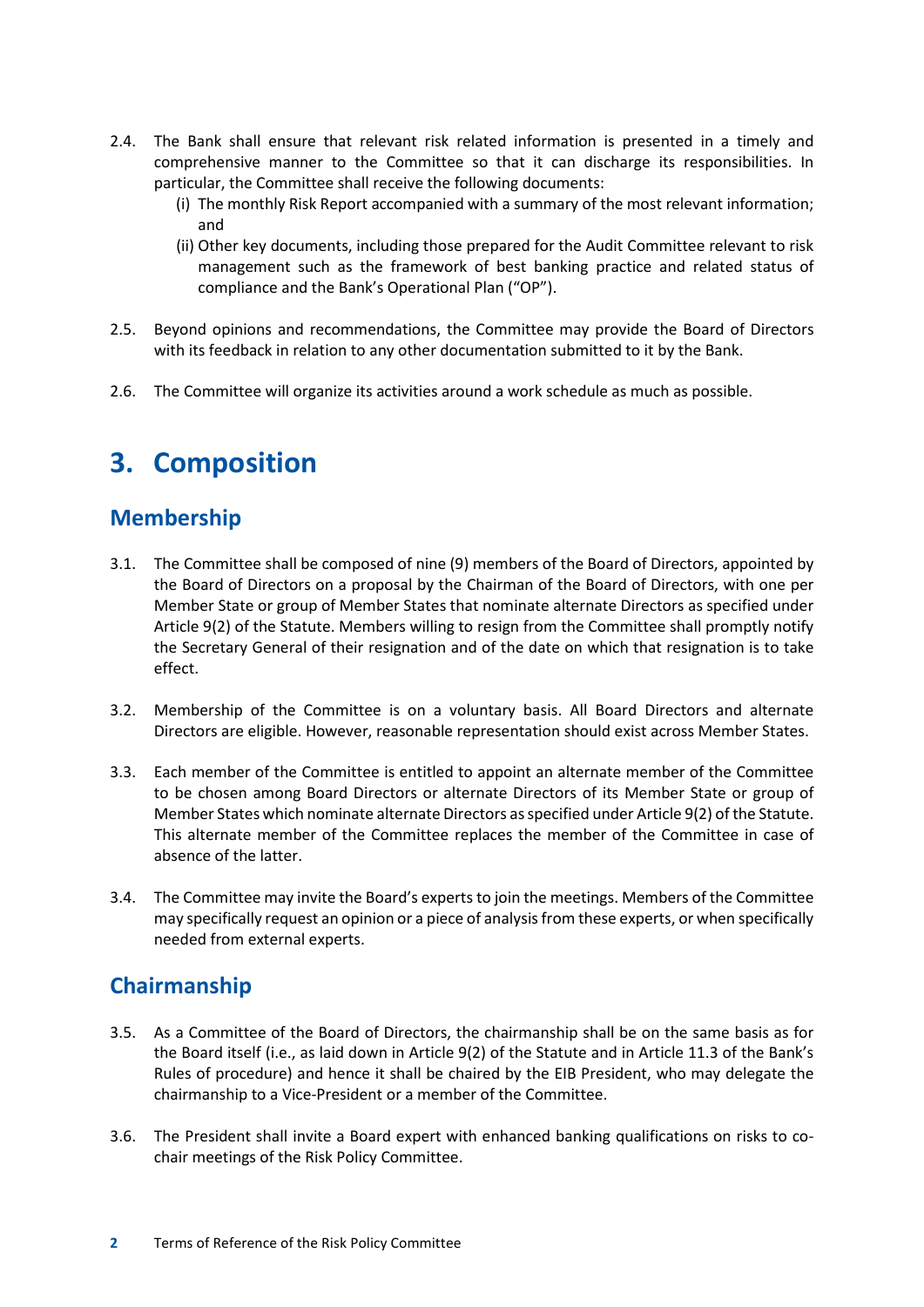## **4. Meetings**

#### **Notice of meetings**

- 4.1. The Chairman of the Committee convenes Committee meetings in writing by any communication means, including electronic means.
- 4.2. Notice of RPC meetings shall be issued not less than ten (10) working days before the meeting. Supporting documents shall normally be issued not less than ten (10) working days before the date set for each meeting.
- 4.3. The Committee meets quarterly, or more frequently at the request of the Chairman of the Committee or at the request of a minimum of three (3) members of the RPC.
- 4.4. Members can request elements to be included on the agenda in writing to the Secretary General no less than five (5) working days before the meeting. For items that are requested at least a calendar month before the meeting, the requesting member or the Chairman may ask that it be accompanied by a report from the EIB services reviewing the specific questions raised.
- 4.5. Meetings can consist of a gathering of all participants in a physical location, or of video or telephone conferences. Meetings may be scheduled on the eve of Board meetings or, when longer discussion and/or preparation time is required for the RPC to issue its opinions and recommendations, separate from the Board of Directors meetings.

#### **Meeting attendance and support**

- 4.6. The member of the Management Committee charged with the oversight of Risk Management, the Group Chief Risk Officer and the Head of Risk Management attend every meeting of the RPC and answer the questions of the members of the RPC. The other members of the Management Committee may attend RPC meetings as well as the Head of Services in charge of Finances and Operations. EIB Group staff may attend RPC meetings, upon request to the Secretary General.
- 4.7. The Secretary General of the Bank shall attend each meeting of the Committee and, in accordance with Art. 11.3 of the Rules of Procedure of the EIB, shall provide secretarial services for the Committee. The Secretary General may delegate this task to another staff member under his/her direct responsibility.
- 4.8. In the interests of preserving confidentiality, the Chairman can decide that attendance is strictly restricted to the Chairman and the members of the Committee. However, if the restricted attendance is not explicitly planned, other Board members who are not members or alternates of the Committee are entitled to attend the meetings of the Committee as observers. Subject to the abovementioned conditions, a listening room may be set up, when available, to enable Board members' desk officers to follow the Committee meeting and take notes of discussions, provided that desk officers are subject to an equivalent duty of confidentiality than Board members.
- 4.9. The RPC can invite the Audit Committee to meet to discuss relevant topics and the terms of the meetings shall be agreed between the two committees.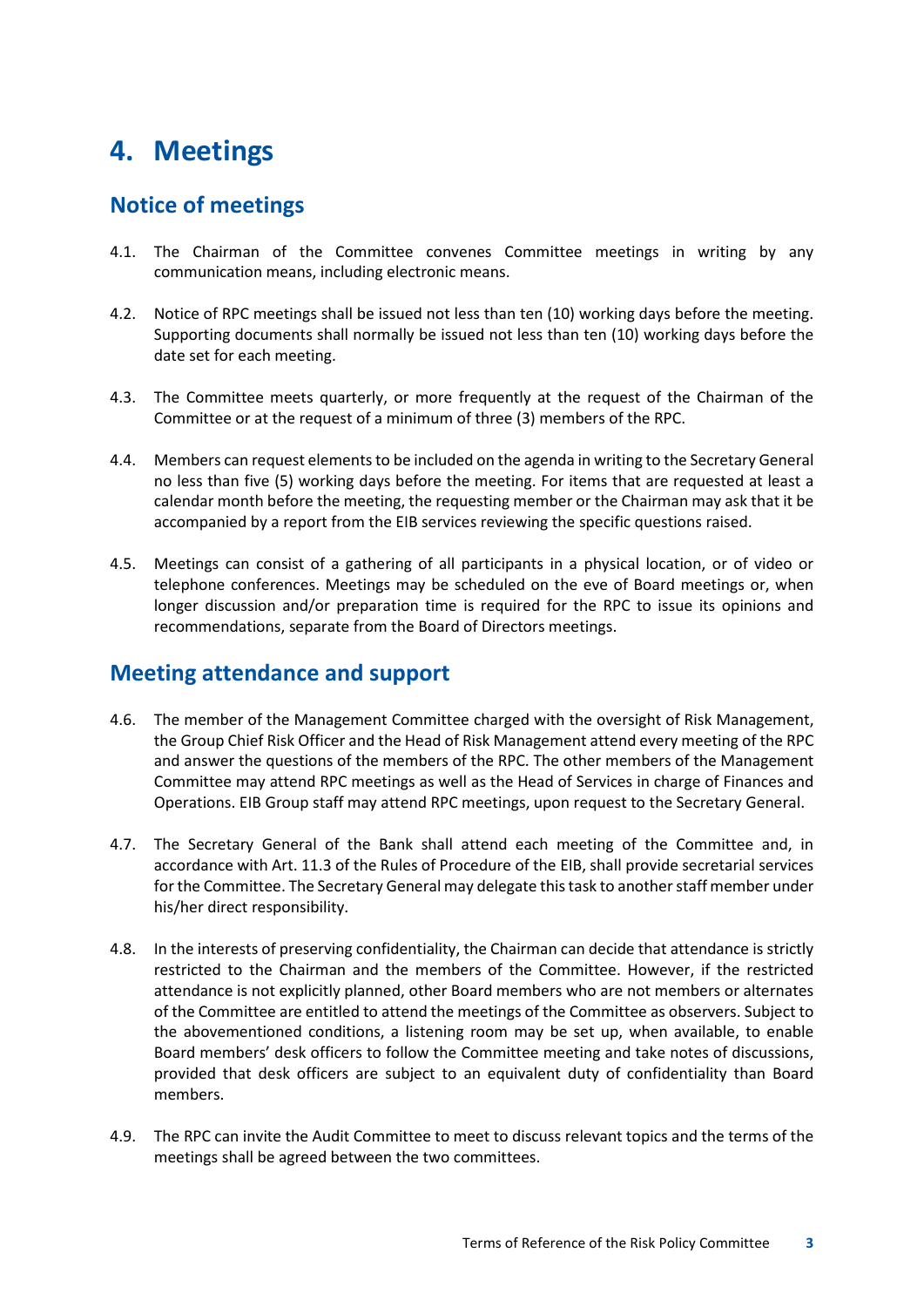4.10. The RPC can extend an invitation to hold joint sessions with the Committee on Equity Participation Policy when appropriate papers for discussion are tabled or with other Committees of the Board of Directors, as deemed necessary.

#### **Committee's Opinions**

- 4.11. The Secretariat is responsible for the preparation of opinions and recommendations in relation to issues discussed by the Committee, as submitted by the Management Committee and for the submissions of these opinions and recommendations to the Board of Directors on behalf of the Committee.
- 4.12. In addition, Committee members can table opinions to the Committee on issues within the Committee's mandate.
- 4.13. Formal opinions and recommendations of the Committee are reached, where possible, by consensus. In case this would not be possible, any disagreement is recorded in the opinions and recommendations at the request of the Committee members concerned.

#### **Meeting Report**

4.14. The Board of Directors should be regularly informed of the progress of the Committee. To that end, next to a statement by the President at the Board of Directors, an outcome note will be produced following each Committee meeting.

### **5. Disclosure and confidentiality**

- 5.1. Confidentiality and non-disclosure shall be governed by the relevant provisions of the Code of Conduct of the Board of Directors.
- 5.2. The present terms of reference and the names of the members of the Committee will be published on the Bank's website.

# **6. Modification of the terms of reference**

6.1. The present terms of reference are adopted by the Board of Directors.